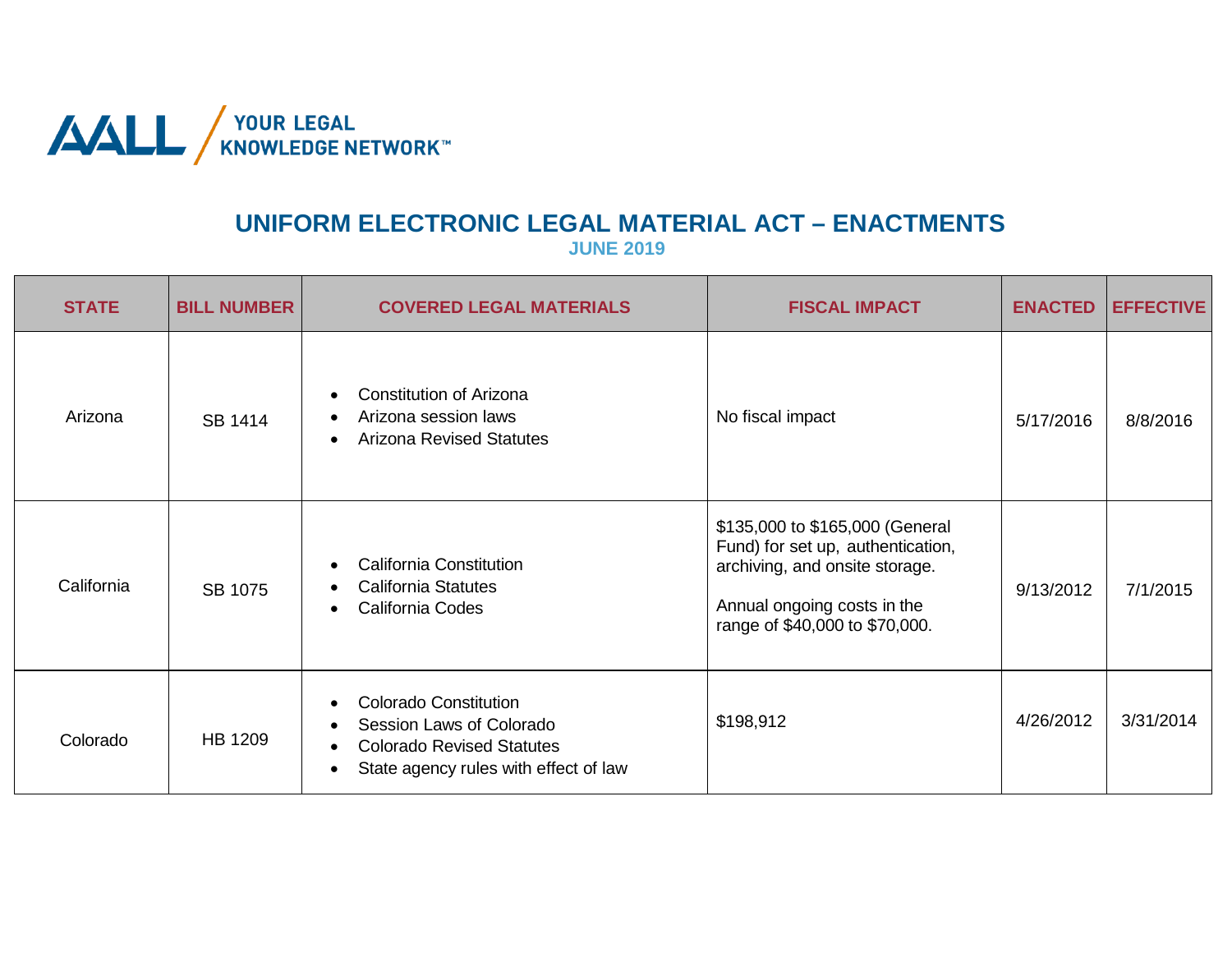| Connecticut | SB 235        | <b>Constitution of Connecticut</b><br><b>General Statutes of Connecticut</b><br>Regulations of Connecticut state agencies<br>Reported decisions of Connecticut Supreme<br>Court, Connecticut Appellate Court, and<br><b>Connecticut Superior Court</b>              | No fiscal impact | 5/17/2013 | 10/1/2014  |
|-------------|---------------|---------------------------------------------------------------------------------------------------------------------------------------------------------------------------------------------------------------------------------------------------------------------|------------------|-----------|------------|
| Delaware    | <b>HB 403</b> | <b>Constitution of Delaware</b><br>Laws of Delaware<br><b>Delaware Code</b><br>Regulations published in the Delaware<br><b>Administrative Code</b>                                                                                                                  | No fiscal impact | 7/23/2014 | 10/21/2014 |
| Hawaii      | SB 32 / HB 18 | <b>Hawaii Constitution</b><br><b>Hawaii Session Laws</b><br><b>Hawaii Revised Statutes</b><br>State agency rules with effect of law<br>Reported decisions of Supreme Court of<br>State of Hawaii and Intermediate<br>Appellate Court of Hawaii<br>State court rules | No fiscal impact | 4/16/2013 | 7/1/2013   |
| Idaho       | S1356         | <b>Idaho Constitution</b><br><b>Idaho Session Laws</b><br><b>Idaho Code</b><br>Idaho Administrative Code and Administrative<br><b>Bulletin</b><br>Reported decisions of Idaho Supreme<br>Court and Idaho Court of Appeals<br>Idaho court rules                      | No fiscal impact | 3/26/2014 | 7/1/2015   |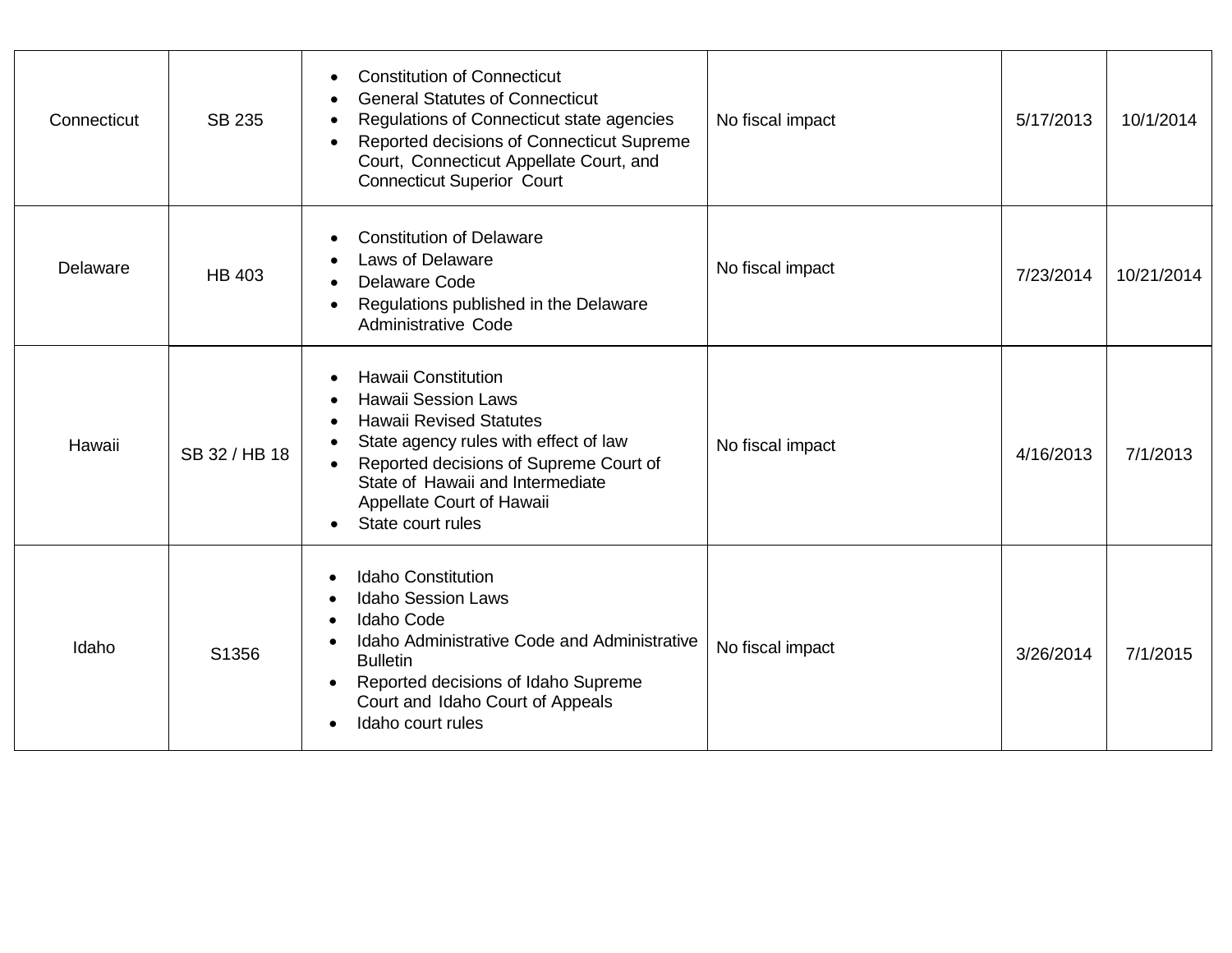| <b>Illinois</b> | SB 1941       | <b>Illinois Constitution</b><br>$\bullet$<br>Laws of Illinois<br>$\bullet$<br><b>Illinois Compiled Statutes</b><br>$\bullet$<br>Illinois Administrative Code<br>$\bullet$<br>Final administrative decisions<br>$\bullet$<br>Reported decisions of Illinois Supreme<br>$\bullet$<br>Court, Illinois Appellate Court, and Illinois<br>Court of Claims<br>Illinois Supreme Court rules<br>$\bullet$ | No fiscal impact | 8/26/2014 | 1/1/2015 |
|-----------------|---------------|--------------------------------------------------------------------------------------------------------------------------------------------------------------------------------------------------------------------------------------------------------------------------------------------------------------------------------------------------------------------------------------------------|------------------|-----------|----------|
| lowa            | <b>HF 743</b> | The Constitution of the State of Iowa<br>$\bullet$<br>The Iowa Acts<br>$\bullet$<br>The Iowa Code<br>$\bullet$<br>The Iowa Administrative Bulletin<br>$\bullet$<br>The Iowa Administrative Code<br>$\bullet$                                                                                                                                                                                     | None             | 5/8/2019  | 7/1/2019 |
|                 |               |                                                                                                                                                                                                                                                                                                                                                                                                  |                  |           |          |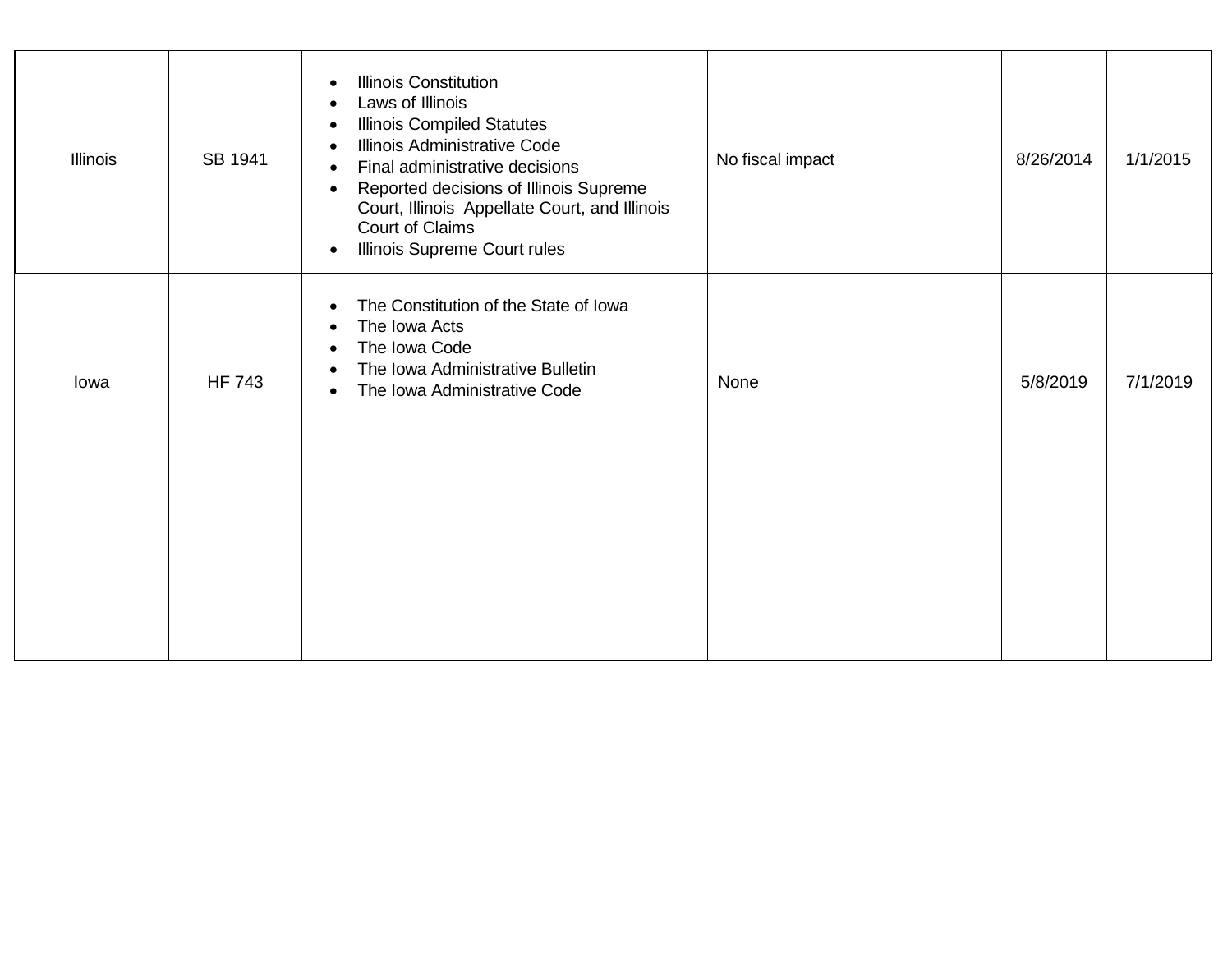| Maryland  | SB137/HB165    | <b>Maryland Constitution</b><br>$\bullet$<br><b>Session Laws</b><br>$\bullet$<br>Code of Maryland<br>$\bullet$<br><b>Maryland Rules</b><br>$\bullet$<br>Journal of the Senate of Maryland<br>Journal of the House of Delegates of<br>$\bullet$<br>Maryland<br>A Reported Decision of<br>The Court of Appeals; or<br>The Court of Special Appeals<br>An Opinion Issued by the Office of the<br>$\bullet$<br><b>Attorney General</b><br>Code of Maryland Regulations<br>$\bullet$<br>A Final Decision in a Contested Case Issued<br>$\bullet$<br>by a Unit of State Government under the<br>Administrative Procedure Act<br><b>Maryland Register</b><br>$\bullet$ | General fund expenditures for the<br>Department of Legislative Services<br>(DLS) increase by \$28,500 in FY<br>2018 for hardware and software<br>associated with the bill's<br>authentication requirement. Future<br>year expenditures (\$20,500) reflect<br>ongoing costs.                                                                                                                                                     | 5/3/2017   | 10/1/2017  |
|-----------|----------------|-----------------------------------------------------------------------------------------------------------------------------------------------------------------------------------------------------------------------------------------------------------------------------------------------------------------------------------------------------------------------------------------------------------------------------------------------------------------------------------------------------------------------------------------------------------------------------------------------------------------------------------------------------------------|---------------------------------------------------------------------------------------------------------------------------------------------------------------------------------------------------------------------------------------------------------------------------------------------------------------------------------------------------------------------------------------------------------------------------------|------------|------------|
| Michigan  | <b>HB 4779</b> | The state constitution of 1963.<br>$\bullet$<br>The public acts of this state.<br>The Michigan Compiled Laws.<br>$\bullet$<br>A rule promulgated pursuant to the<br>administrative procedures act of 1969, 1969<br>PA 306, MCL 24.201 to 24.328.<br>Materials related to and created by the courts<br>$\bullet$<br>in this state as provided for in a cooperative<br>agreement entered into under section 129.                                                                                                                                                                                                                                                  | [The bill] could have an<br>indeterminate impact on the State<br>for any necessary costs associated<br>with information technology<br>updates to properly archive and<br>store the required legal materials.<br>The costs are indeterminate and<br>would depend on the current<br>capacity of the Legislative Council<br>to comply with the proposed bill's<br>requirements; otherwise, additional<br>funds could be necessary. | 12/28/2018 | 12/28/2018 |
| Minnesota | SF 157/HF 278  | <b>Minnesota Constitution</b><br>aws of Minnesota<br><b>Minnesota Statutes</b><br>Minnesota Rules                                                                                                                                                                                                                                                                                                                                                                                                                                                                                                                                                               | No fiscal impact                                                                                                                                                                                                                                                                                                                                                                                                                | 3/14/2013  | 1/1/2015   |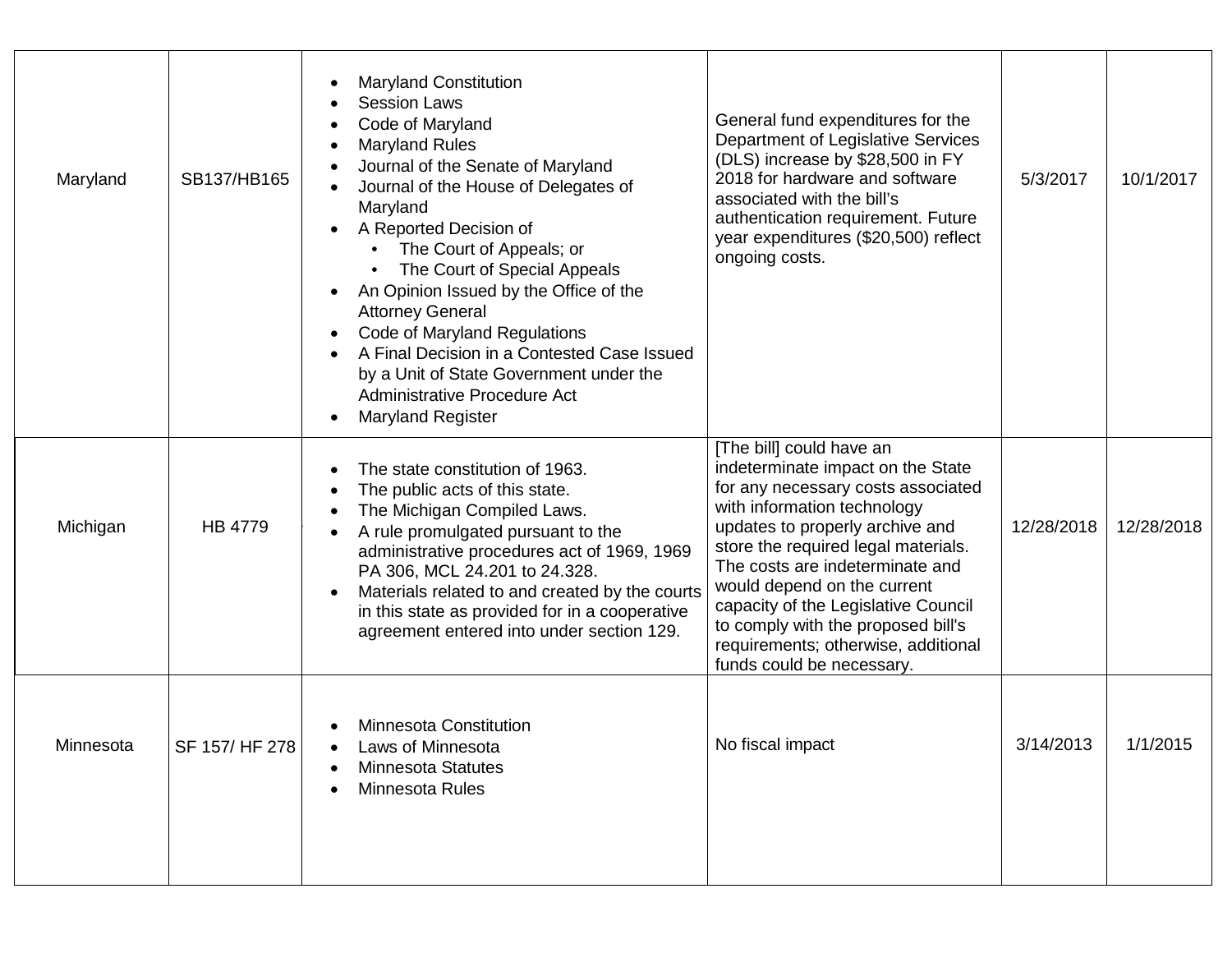| Nevada       | <b>SB 105</b> | <b>Nevada Constitution</b><br><b>Statutes of Nevada</b><br><b>Nevada Revised Statutes</b><br>Nevada Administrative Code                                                                                      | No fiscal impact                                                                                                                                                                                                                                                                                                                                                                                         | 5/23/2013 | 1/1/2014  |
|--------------|---------------|--------------------------------------------------------------------------------------------------------------------------------------------------------------------------------------------------------------|----------------------------------------------------------------------------------------------------------------------------------------------------------------------------------------------------------------------------------------------------------------------------------------------------------------------------------------------------------------------------------------------------------|-----------|-----------|
| North Dakota | HB 1129       | North Dakota Constitution<br>North Dakota Century Code<br>Laws of North Dakota<br>North Dakota Administrative Code                                                                                           | \$115,000 for the 2013-15<br>biennium. Of this amount,<br>\$85,000 is one-time costs<br>relating to software<br>development and \$30,000 is<br>ongoing costs each<br>biennium.                                                                                                                                                                                                                           | 4/8/2013  | 7/31/2013 |
| Ohio         | <b>SB 139</b> | The Constitution of this state<br>The session laws of this state<br>The Revised Code<br>State agency rules that have or had the effect<br>of law<br>The final decisions of state administrative<br>agencies. | In order to fulfill the<br>requirements of the bill, LSC<br>would likely have to contract<br>with a new vendor such as<br>LexisNexis or Westlaw. The<br>new contract to include<br>authentication services would<br>likely exceed \$100,000<br>annually based on the bids<br>these vendors provided LSC<br>in the past regarding online<br>Revised Code and<br><b>Administrative Code</b><br>publishing. | 6/29/2018 | 9/28/2018 |
| Oregon       | HB 2944       | <b>Oregon Constitution</b><br><b>Oregon Session Laws</b><br><b>Oregon Revised Statutes</b><br>Oregon Administrative Rules                                                                                    | Minimal fiscal impact                                                                                                                                                                                                                                                                                                                                                                                    | 5/23/2013 | 5/23/2013 |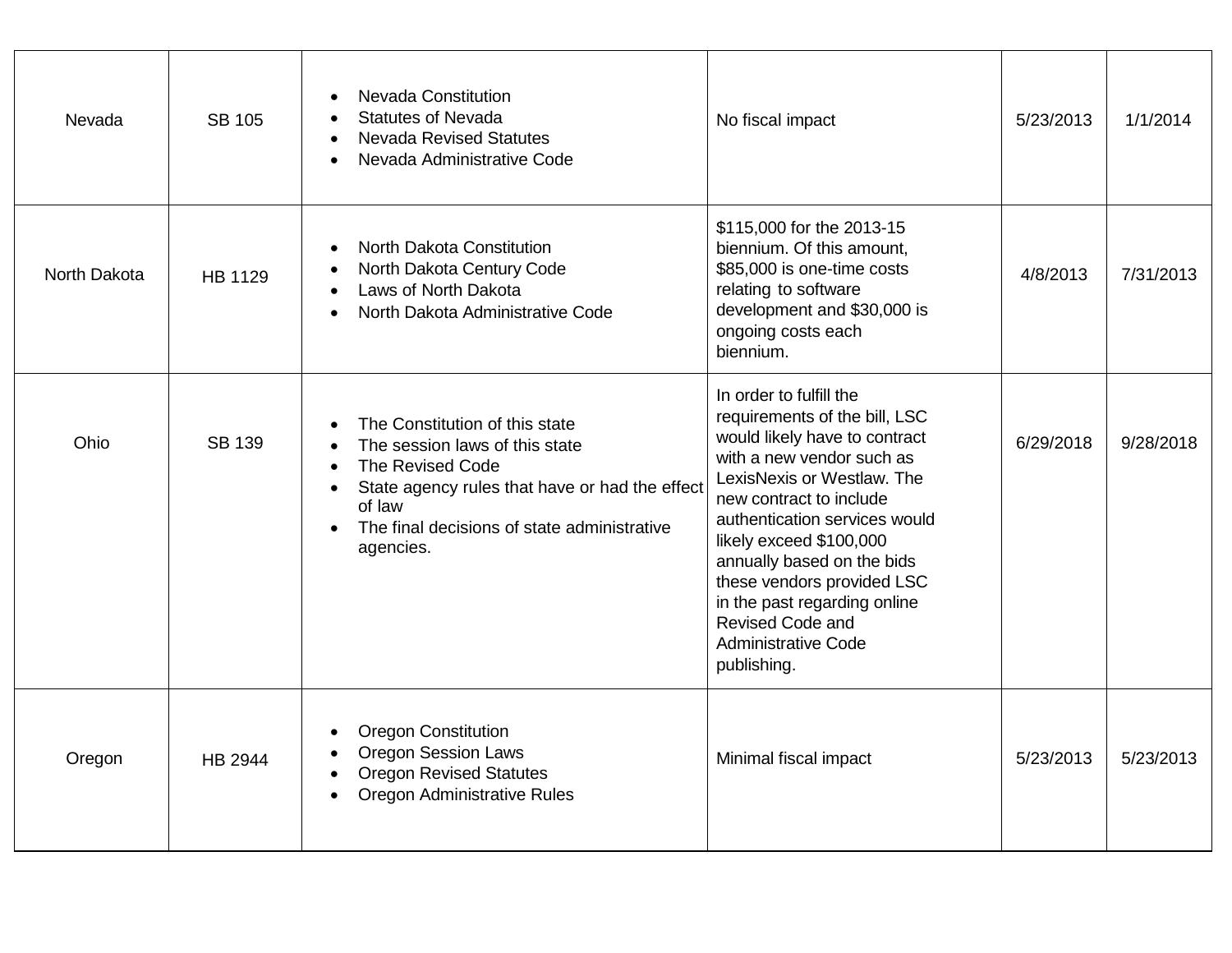| Pennsylvania | SB 601        | Pennsylvania Constitution<br>$\bullet$<br>Laws of Pennsylvania<br>$\bullet$<br>Pennsylvania Code<br>$\bullet$<br>State agency regulations with effect of law<br>$\bullet$<br>Reported decisions of Pennsylvania<br>Supreme Court; Pennsylvania Superior<br>Court; Pennsylvania Commonwealth Court;<br>or a Pennsylvania court of common pleas<br>Rules of Pennsylvania court<br>$\bullet$ | No fiscal impact                               | 9/24/2014 | 11/23/2014 |
|--------------|---------------|-------------------------------------------------------------------------------------------------------------------------------------------------------------------------------------------------------------------------------------------------------------------------------------------------------------------------------------------------------------------------------------------|------------------------------------------------|-----------|------------|
| <b>Utah</b>  | <b>SB 121</b> | <b>Utah Constitution</b><br>$\bullet$<br>Laws of Utah<br>$\bullet$<br><b>Utah Code</b><br>$\bullet$<br><b>Utah Administrative Code</b><br>$\bullet$<br><b>Utah State Bulletin</b>                                                                                                                                                                                                         | One-time cost of \$178,000<br>\$45,000 ongoing | 3/15/2018 | 1/1/2019   |
| <b>Texas</b> | HB 402        | The constitution of this state<br>$\bullet$<br>The general or special laws passed in a<br>$\bullet$<br>regular or special session of the Texas<br>Legislature<br>A state agency rule adopted in accordance<br>$\bullet$<br>with Chapter 2001.                                                                                                                                             | No significant fiscal impact                   | 5/24/2019 | 9/1/2019   |